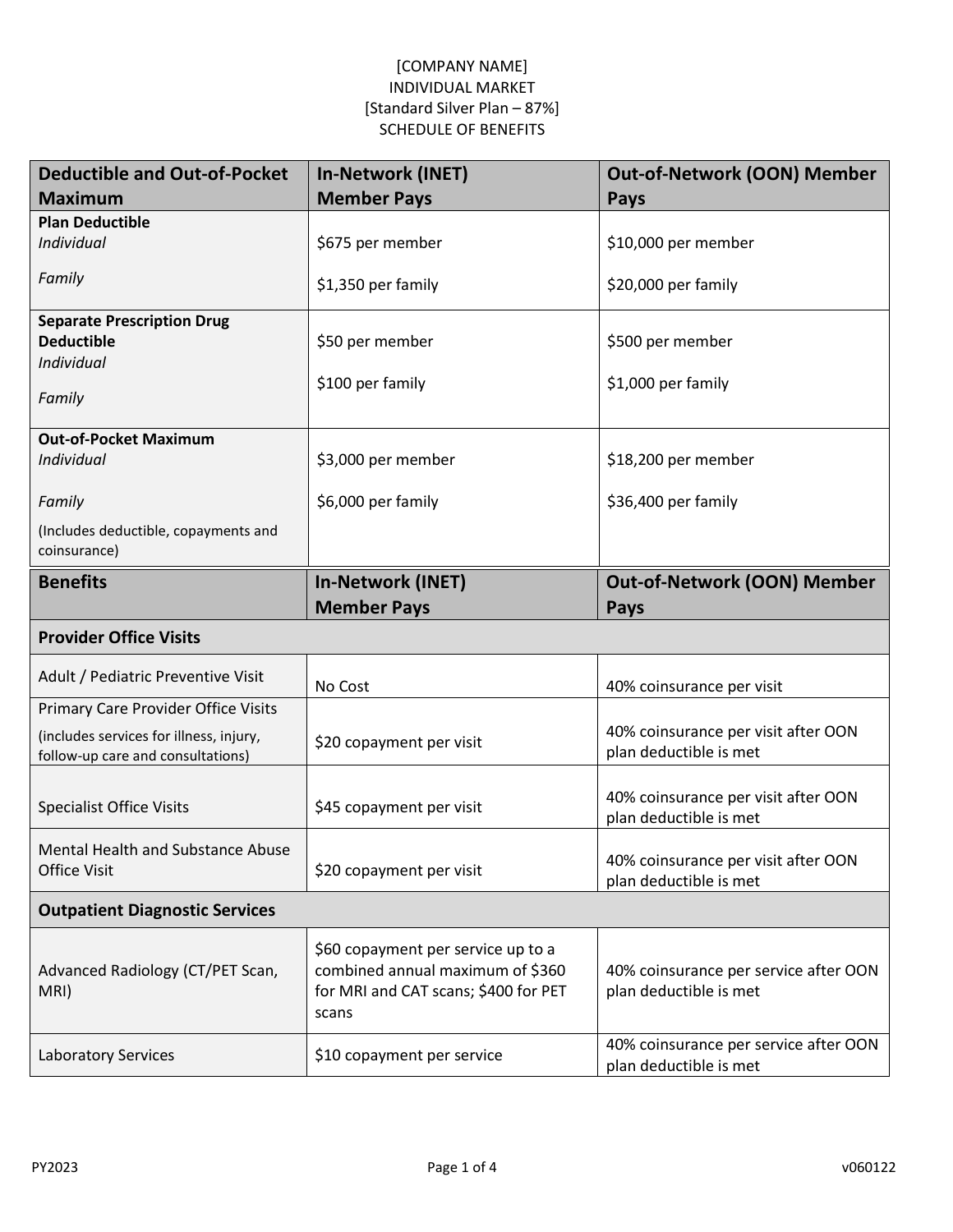| <b>Benefits</b>                                                                                                                                                                                                                                                                     | <b>In-Network (INET)</b><br><b>Member Pays</b>                                                                | <b>Out-of-Network (OON) Member</b><br><b>Pays</b>                                    |
|-------------------------------------------------------------------------------------------------------------------------------------------------------------------------------------------------------------------------------------------------------------------------------------|---------------------------------------------------------------------------------------------------------------|--------------------------------------------------------------------------------------|
| Non-Advanced Radiology (X-ray,<br>Diagnostic)                                                                                                                                                                                                                                       | \$30 copayment per service after INET<br>plan deductible                                                      | 40% coinsurance per service after OON<br>plan deductible is met                      |
| Mammography Ultrasound                                                                                                                                                                                                                                                              | \$20 copayment per service                                                                                    | 40% coinsurance per service after OON<br>plan deductible is met                      |
| *Prescription Drugs - Retail Pharmacy<br>(30-day supply per prescription)                                                                                                                                                                                                           |                                                                                                               |                                                                                      |
| Tier 1                                                                                                                                                                                                                                                                              | \$10 copayment per prescription                                                                               | 40% coinsurance per prescription after<br>OON prescription drug deductible is<br>met |
| Tier 2                                                                                                                                                                                                                                                                              | \$25 copayment per prescription                                                                               | 40% coinsurance per prescription after<br>OON prescription drug deductible is<br>met |
| Tier 3                                                                                                                                                                                                                                                                              | \$40 copayment per prescription after<br>INET prescription drug deductible is<br>met                          | 40% coinsurance per prescription after<br>OON prescription drug deductible is<br>met |
| Tier 4                                                                                                                                                                                                                                                                              | 20% coinsurance up to a maximum of<br>\$60 per prescription after INET<br>prescription drug deductible is met | 40% coinsurance per prescription after<br>OON prescription drug deductible is<br>met |
| <b>Outpatient Rehabilitative and Habilitative Services</b>                                                                                                                                                                                                                          |                                                                                                               |                                                                                      |
| Speech Therapy<br>(40 visits per calendar year limit<br>combined for Rehabilitative physical,<br>speech, and occupational therapies,<br>separate 40 visits per calendar year limit<br>combined for Habilitative speech,<br>physical and occupational therapies.)                    | \$20 copayment per visit                                                                                      | 40% coinsurance per visit after OON<br>plan deductible is met                        |
| Physical and Occupational Therapy<br>(40 visits per calendar year limit<br>combined for Rehabilitative physical,<br>occupational, and speech therapies,<br>separate 40 visits per calendar year limit<br>combined for Habilitative physical,<br>occupational and speech therapies.) | \$20 copayment per visit                                                                                      | 40% coinsurance per visit after OON<br>plan deductible is met                        |
| <b>Other Services</b>                                                                                                                                                                                                                                                               |                                                                                                               |                                                                                      |
| <b>Chiropractic Services</b><br>(up to 20 visits per calendar year)                                                                                                                                                                                                                 | \$35 copayment per visit                                                                                      | 40% coinsurance per visit after OON<br>plan deductible is met                        |
| Diabetic Equipment and Supplies*                                                                                                                                                                                                                                                    | 40% coinsurance per<br>equipment/supply                                                                       | 40% coinsurance per<br>equipment/supply after OON plan<br>deductible is met          |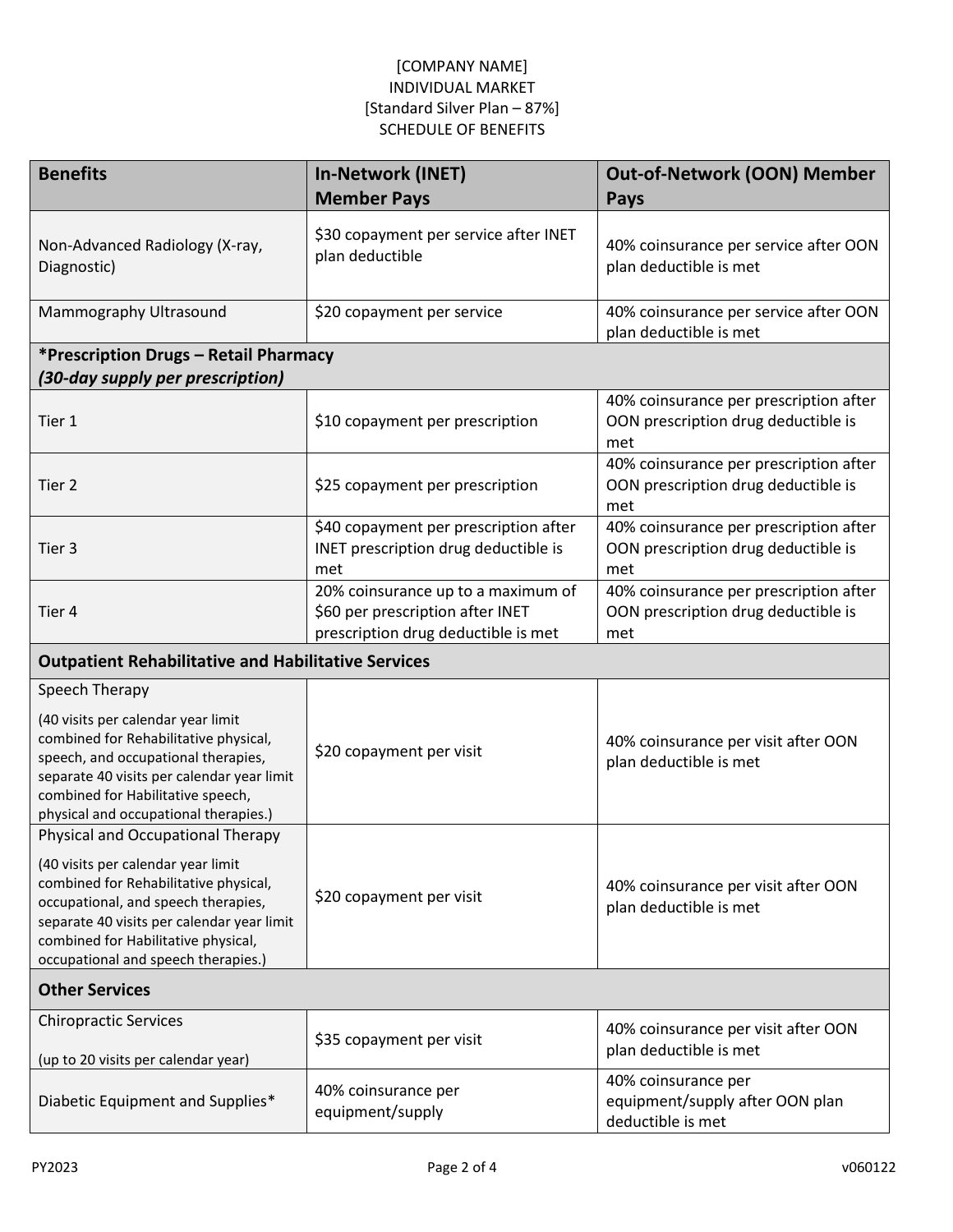| <b>Benefits</b>                                                                                                                                                                                                                                         | <b>In-Network (INET)</b><br><b>Member Pays</b>                                                                                                                                                                  | <b>Out-of-Network (OON) Member</b><br>Pays                                  |  |  |
|---------------------------------------------------------------------------------------------------------------------------------------------------------------------------------------------------------------------------------------------------------|-----------------------------------------------------------------------------------------------------------------------------------------------------------------------------------------------------------------|-----------------------------------------------------------------------------|--|--|
| Durable Medical Equipment (DME)                                                                                                                                                                                                                         | 40% coinsurance per<br>equipment/supply                                                                                                                                                                         | 40% coinsurance per<br>equipment/supply after OON plan<br>deductible is met |  |  |
| <b>Home Health Care Services</b><br>(up to 100 visits per calendar year)                                                                                                                                                                                | No Cost                                                                                                                                                                                                         | 25% coinsurance per visit after<br>separate \$50 deductible is met          |  |  |
| Outpatient Services (in a hospital or<br>ambulatory facility)                                                                                                                                                                                           | \$100 copayment per visit after INET<br>plan deductible is met at an Outpatient<br><b>Hospital Facility</b><br>\$60 copayment per visit after INET<br>plan deductible is met at an<br>Ambulatory Surgery Center | 40% coinsurance per visit after OON<br>plan deductible is met               |  |  |
| <b>Inpatient Hospital Services</b>                                                                                                                                                                                                                      |                                                                                                                                                                                                                 |                                                                             |  |  |
| <b>Inpatient Hospital Services (including</b><br>mental health, substance abuse,<br>maternity, hospice and skilled<br>nursing facility <sup>*</sup> and all IP settings)<br>*(skilled nursing facility stay is limited to<br>90 days per calendar year) | \$100 copayment per day to a<br>maximum of \$400 per admission after<br>INET plan deductible is met                                                                                                             | 40% coinsurance per admission after<br>OON plan deductible is met           |  |  |
| <b>Emergency and Urgent Care</b>                                                                                                                                                                                                                        |                                                                                                                                                                                                                 |                                                                             |  |  |
| <b>Ambulance Services</b>                                                                                                                                                                                                                               | No Cost                                                                                                                                                                                                         | No Cost                                                                     |  |  |
| <b>Emergency Room</b>                                                                                                                                                                                                                                   | \$150 copayment per visit after INET<br>deductible is met                                                                                                                                                       | \$150 copayment per visit after INET<br>deductible is met                   |  |  |
| Urgent Care Centers                                                                                                                                                                                                                                     | \$35 copayment per visit                                                                                                                                                                                        | 40% coinsurance per visit after OON<br>plan deductible is met               |  |  |
| Pediatric Dental Care (for children under age 26)                                                                                                                                                                                                       |                                                                                                                                                                                                                 |                                                                             |  |  |
| Diagnostic & Preventive                                                                                                                                                                                                                                 | No Cost                                                                                                                                                                                                         | 50% coinsurance per visit after OON<br>plan deductible is met               |  |  |
| <b>Basic Services</b>                                                                                                                                                                                                                                   | 40% coinsurance per visit                                                                                                                                                                                       | 50% coinsurance per visit after OON<br>plan deductible is met               |  |  |
| <b>Major Services</b>                                                                                                                                                                                                                                   | 50% coinsurance per visit                                                                                                                                                                                       | 50% coinsurance per visit after OON<br>plan deductible is met               |  |  |
| Orthodontia Services<br>(medically necessary only)                                                                                                                                                                                                      | 50% coinsurance per visit                                                                                                                                                                                       | 50% coinsurance per visit after OON<br>plan deductible is met               |  |  |